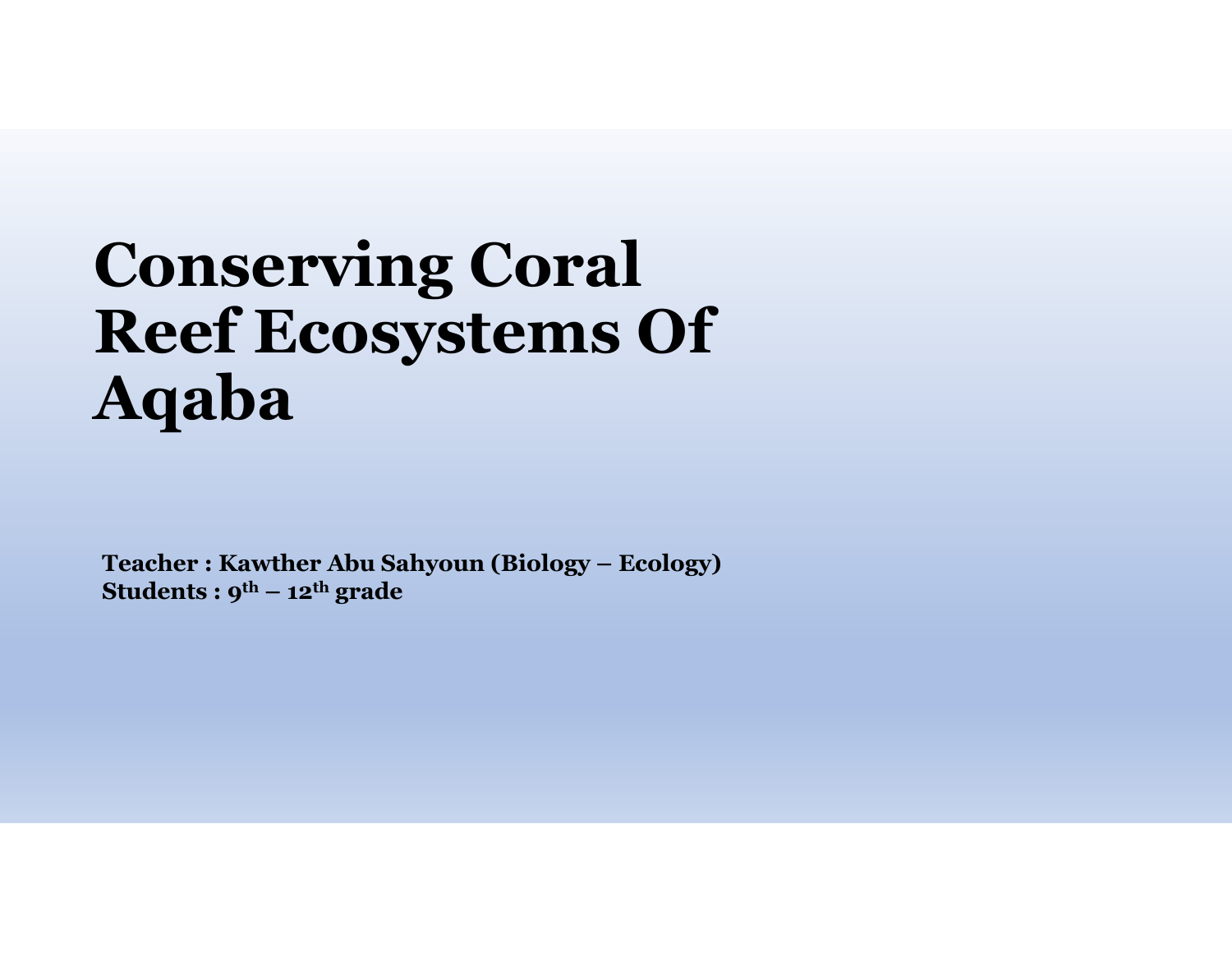## **Overview**

The most significant feature of Jordan's marine environment is the coral reef ecosystems. coral reefs are biodiversity reservoirs of 450 species of fish, and **Overview**<br>
The most significant feature of Jordan's marine environment is the coral reef<br>
ecosystems. coral reefs are biodiversity reservoirs of 450 species of fish, and<br>
more than 127 types of coral formation, significan (mainly tourism), the coral reefs of Aqaba , have been at the center of the economic development of Aqaba city . Consequently, these coral reefs are among the most threatened area in the Red Sea. There are many threats such as overfishing , construction of urban area along the coastline , carbon pollution, possibility to execute Red Sea to Dead Sea canal ..etc

We must increase the awareness to protect coral reefs ecosystems and encourage national , regional and international initiatives , cooperation and commitment to conserve and sustainably manage coral reefs.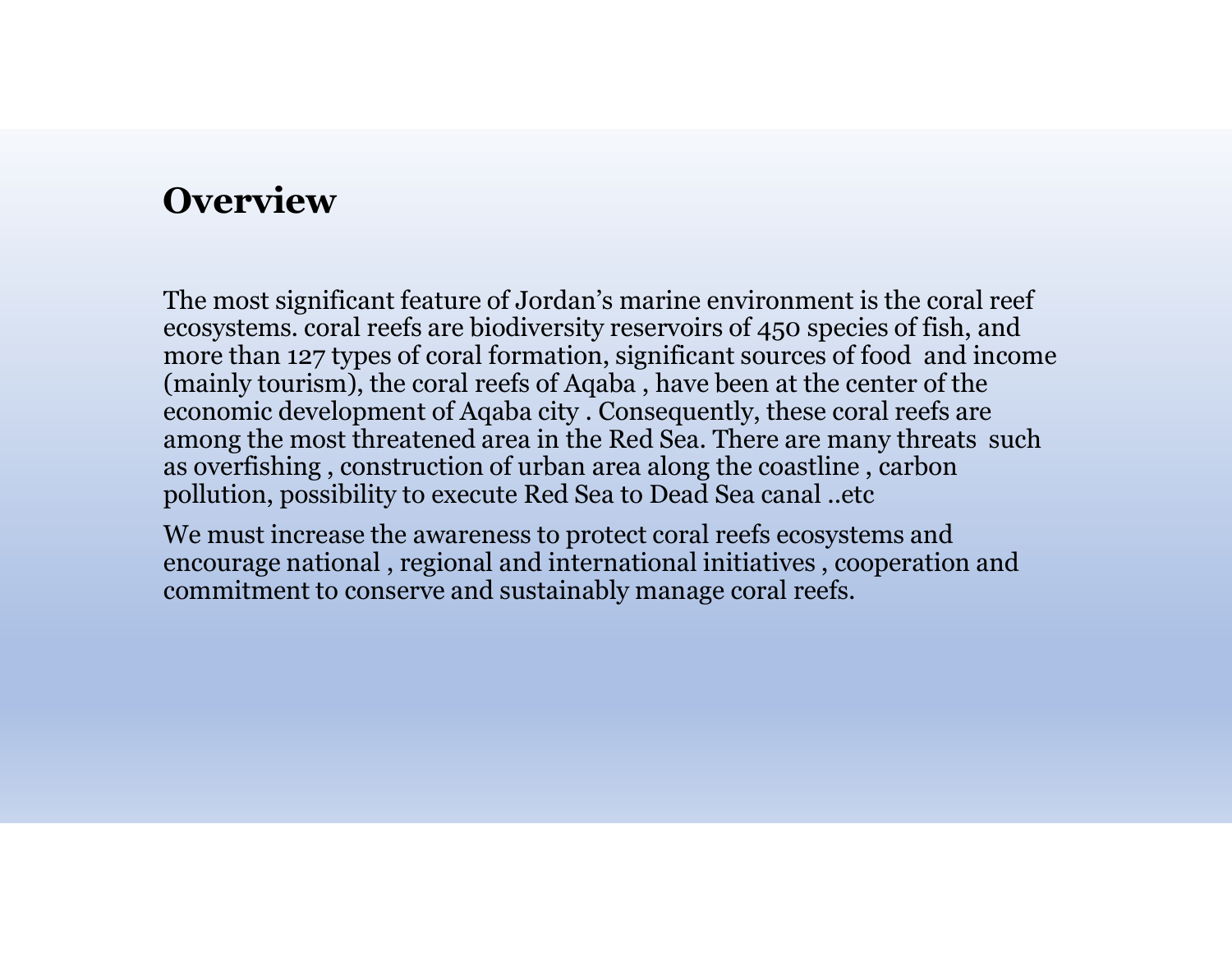# Procedure

Activity 1:

Coral reefs are primary source of food for people , provide various chemicals compound that is used in medicines, and coral reefs tourism is highly attractive. **Procedure**<br>
Activity 1:<br>
Coral reefs are primary source of food for people , provide various chemicals<br>
in medicines, and coral reefs tourism is highly attractive.<br>
https://myhero.com/360-coral-reefs-live-below-the-surfac **Procedure**<br>2- Activity 1:<br>2- Coral reefs are primary source of food for people , provide various chemicals compound that is used<br>in medicines, and coral reefs tourism is highly attractive.<br>2- why are composity in the sea Activity 1:<br>
Scral reefs are primary source of food for people , provide various chemicals compound that is<br>
in medicines, and coral reefs tourism is highly attractive.<br>
https://myhero.com/film\_SaveCoral<br>
Explore more reso Coral reefs are primary source of food for people , provide various chemicals compound that is used<br>in medicines, and coral reefs tourism is highly attractive.<br>
https://<u>myhero.com/360-coral-reefs-live-below-the-surface</u><br>

https://myhero.com/360-coral-reefs-live-below-the-surface

https://myhero.com/film\_SaveCoral

Explore more resources and check the followings:

Outcomes : Understand the importance of Coral Reef ecosystems to biodiversity. https://myhero.com/film\_SaveCoral<br>Explore more resources and check the followings:<br>- Define the followings: Coral , biodiversity , global warming,<br>- why are coral reefs called the rain forests of the sea , link it to its i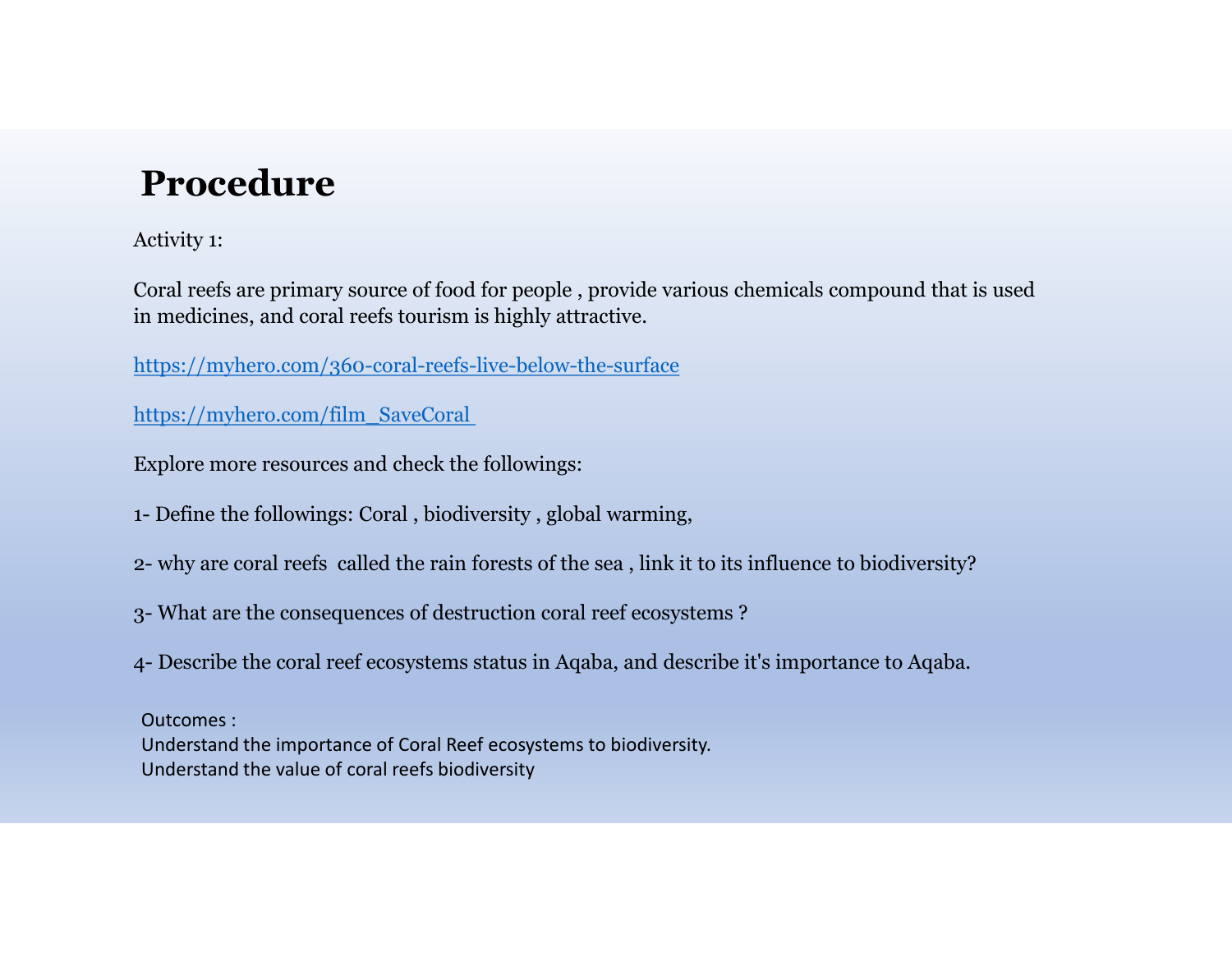## Activity 2:

https://myhero.com/SCIENTISTS\_RACE\_TO\_SAVE\_CORAL\_REEFS\_AP https://myhero.com/HMSC\_2010 https://myhero.com/film\_restoringcoralreefs Activity 2:<br>
https://myhero.com/SCIENTISTS\_RACE\_TO\_SAVE\_CORAL\_REEFS\_AP<br>
https://myhero.com/HMSC\_2010<br>
https://myhero.com/film\_restoringcoralreefs<br>
Discuss the above resources and answer the followings:<br>
1- What is our role Activity 2:<br>
https://myhero.com/SCIENTISTS\_RACE\_TO\_SAVE\_CORAL\_REEFS\_AP<br>
https://myhero.com/HMSC\_2010<br>
https://myhero.com/film\_restoringcoralreefs<br>
Discuss the above resources and answer the followings:<br>
1- What is our role Activity 2:<br>
https://myhero.com/SCIENTISTS\_RACE\_TO\_SAVE\_CORAL\_REEFS\_AP<br>
https://myhero.com/film\_restoringcoralreefs<br>
Discuss the above resources and answer the followings:<br>
1- What is our role to protect coral reef ecosyst

Discuss the above resources and answer the followings:

#### Activity 3

Marine Science Station , The Royal Marine Conservation Society of Jordan (JREDS)

Do you think that national or regional organizations that work to protect coral reef ecosystems are enough without that need of international collaboration , assistance (link this with sustainable Development of ecosystem). Discuss the above resources and answer the tollowings:<br>1- What is our role to protect coral reef ecosystems?<br>2- Define the followings: acidification , coral thermal tolerance ?<br>3- what is restoring coral reefs project main

Outcomes :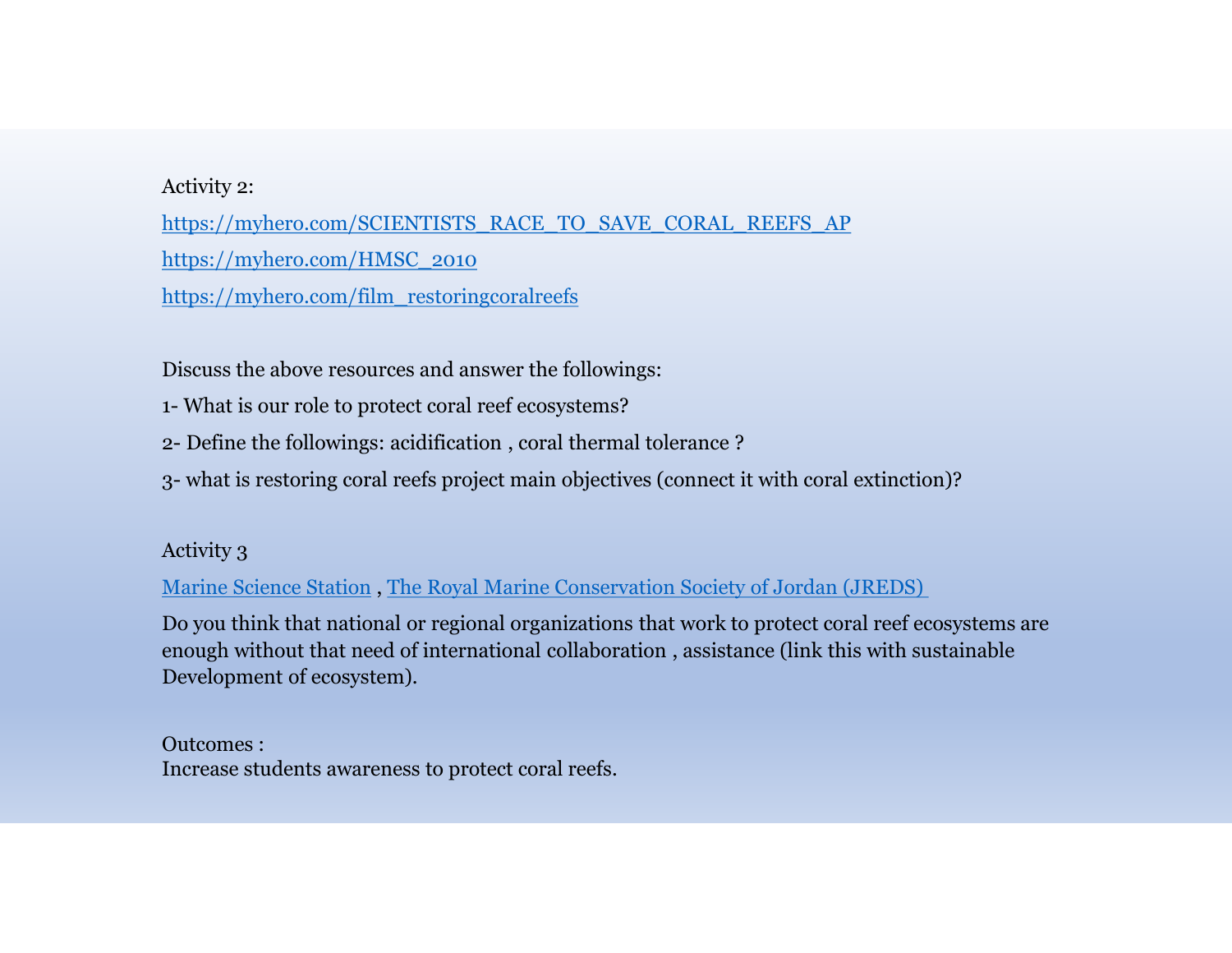## Activity 4

https://en.wikipedia.org/wiki/Red\_Sea%E2%80%93Dead\_Sea\_Water\_Conveyance#Project\_features\_an d\_benefits

Have you heard about Red Sea to Dead Sea canal project , check the influence of such project if it is executed to the coral reef ecosystems , mention the advantages and disadvantages of this project , do you agree this project ? Activity 4<br>
https://en.wikipedia.org/wiki/Red\_Sea%E2%80%93Dead\_Sea\_Water\_Conveyance#Project\_features\_an<br>
d\_benefits<br>
Have you heard about Red Sea to Dead Sea canal project , check the influence of such project if it is<br>
ex Activity 4<br>https://en.wikipedia.org/wiki/Red\_Sea%E2%80%93Dead\_Sea\_Water\_Conveyance#Project\_features\_an<br>d\_benefits<br>Have you heard about Red Sea to Dead Sea canal project , check the influence of such project if it is<br>execut

## Activity 5

Outcomes :

Engage with their society and investigate the future possible threats to coral reefs and find solutions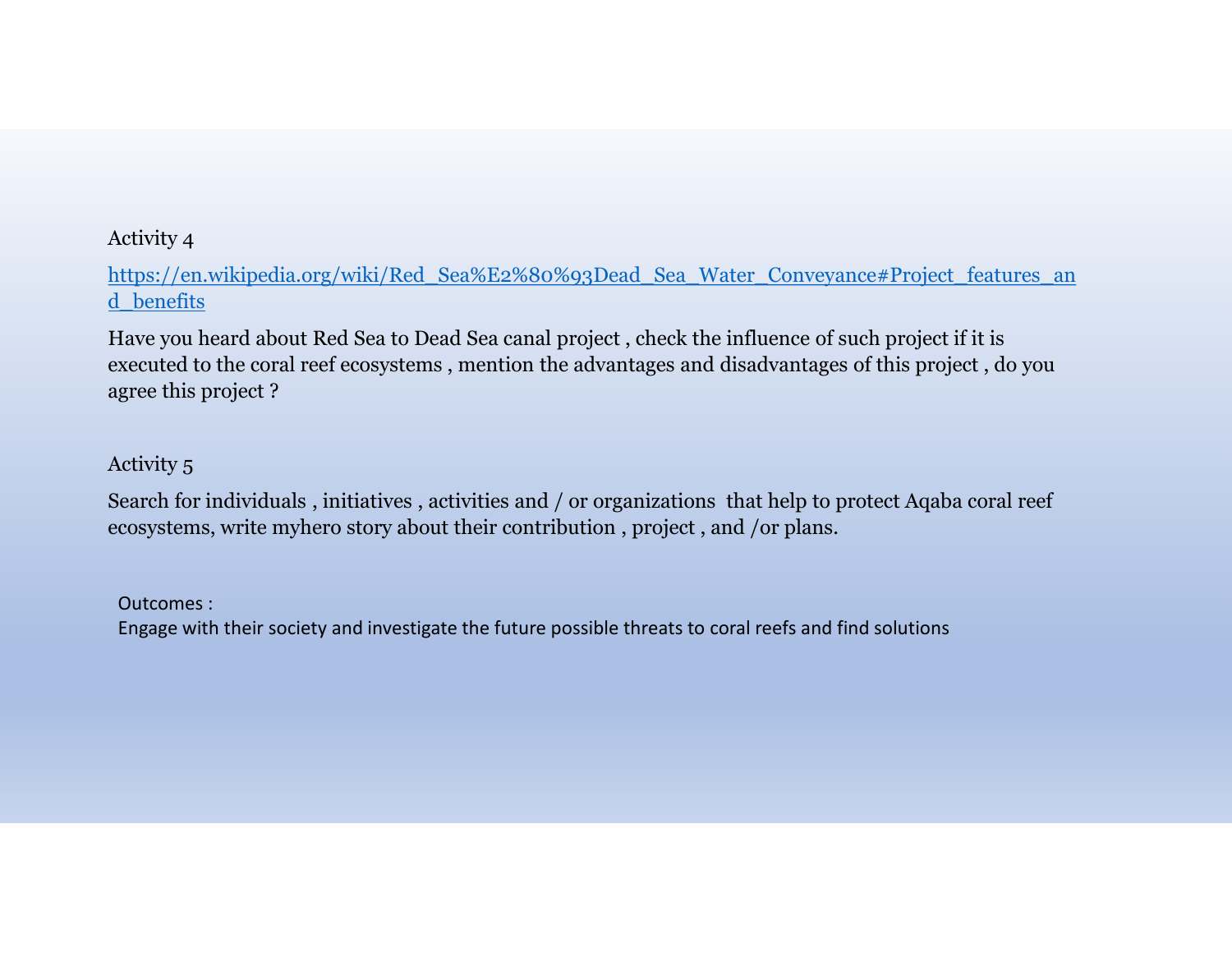## **Resources**

- https://www.epa.gov/coral-reefs/what-you-can-do-help-protect-coral-reefs
- https://coral.org/coral-reefs-101/coral-reef-ecology/coral-reef-biodiversity/
- https://www.wideopenprojects.com/about-us/
- https://www.sciencedirect.com/science/article/pii/S235248551830519X
- https://www.facebook.com/Aqabacoralreef/